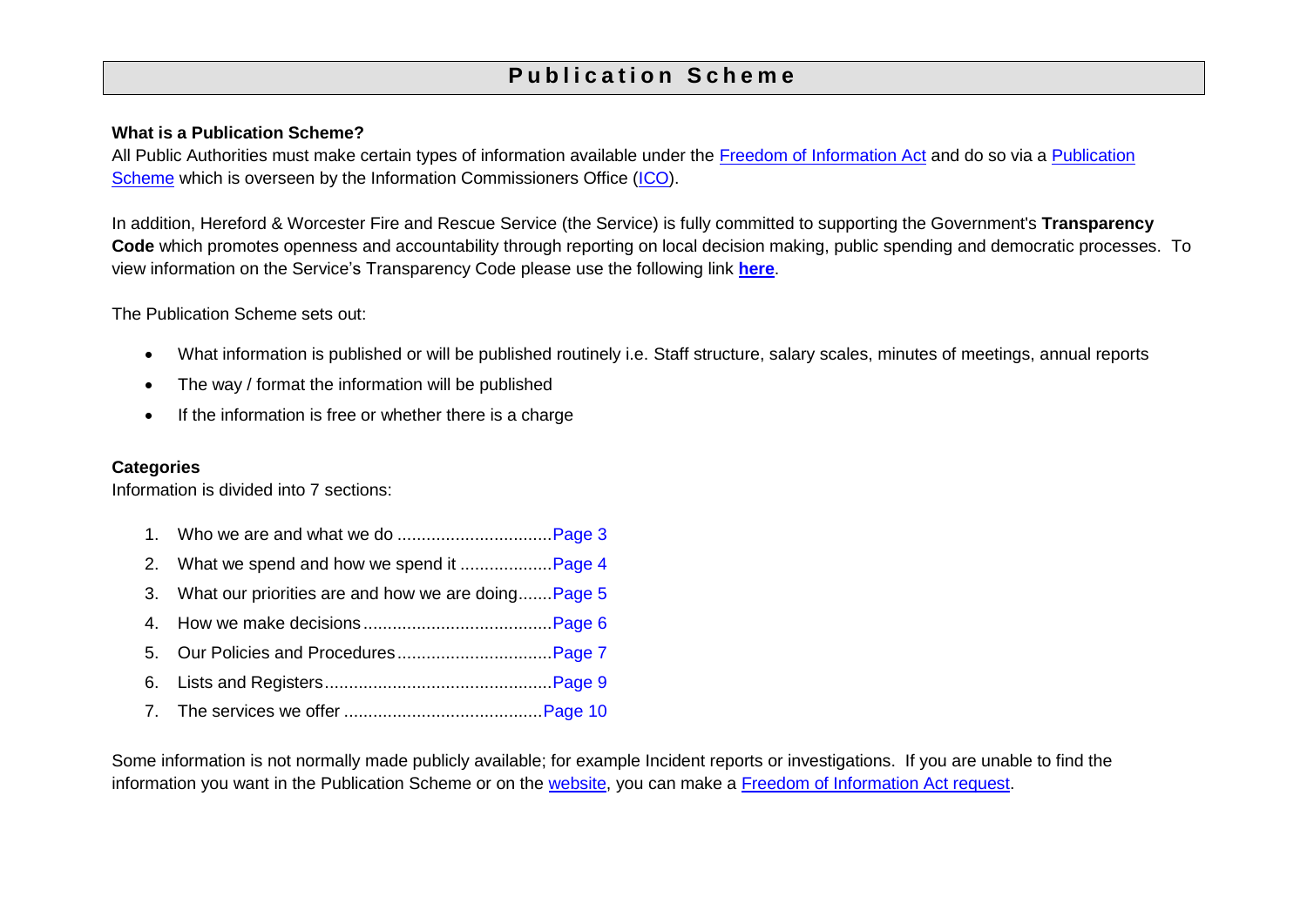You can also request information you believe the Service holds about you – [How to request personal information.](http://www.hwfire.org.uk/your-right-to-know/personal-information-request/)

#### **Information Format**

All information is available electronically unless otherwise stated, though hard copies may be supplied on [request.](mailto:IR@hwfire.org.uk)

Where possible, information in this Publication Scheme will be available on the website and unless otherwise stated, is usable under the [Open](http://www.nationalarchives.gov.uk/doc/open-government-licence/)  [Government Licence](http://www.nationalarchives.gov.uk/doc/open-government-licence/) scheme.

#### **Availability and Cost**

The Service makes as much information available as possible without charging a fee, there may however, be a charge for any duplicate hard copy reproductions to cover postage costs.

#### **Incident Reports**

For details on how to apply for an incident report, please refer to [Request an Incident Report](https://www.hwfire.org.uk/your-right-to-know/request-an-incident-report/) section of the website.

#### **Enquiries**

If you have any questions concerning the Publication Scheme, please contact:

Information Governance and Committee Services Hereford & Worcester Fire and Rescue Service Headquarters Hindlip Park **Worcester** WR3 8SP

Telephone 0345 122 4454 (Main Reception – Local Rate Number) E-mail: [Informationrequests@hwfire.org.uk](mailto:Informationrequests@hwfire.org.uk)

#### **Review**

The Publication Scheme will be reviewed annually or as required by the ICO.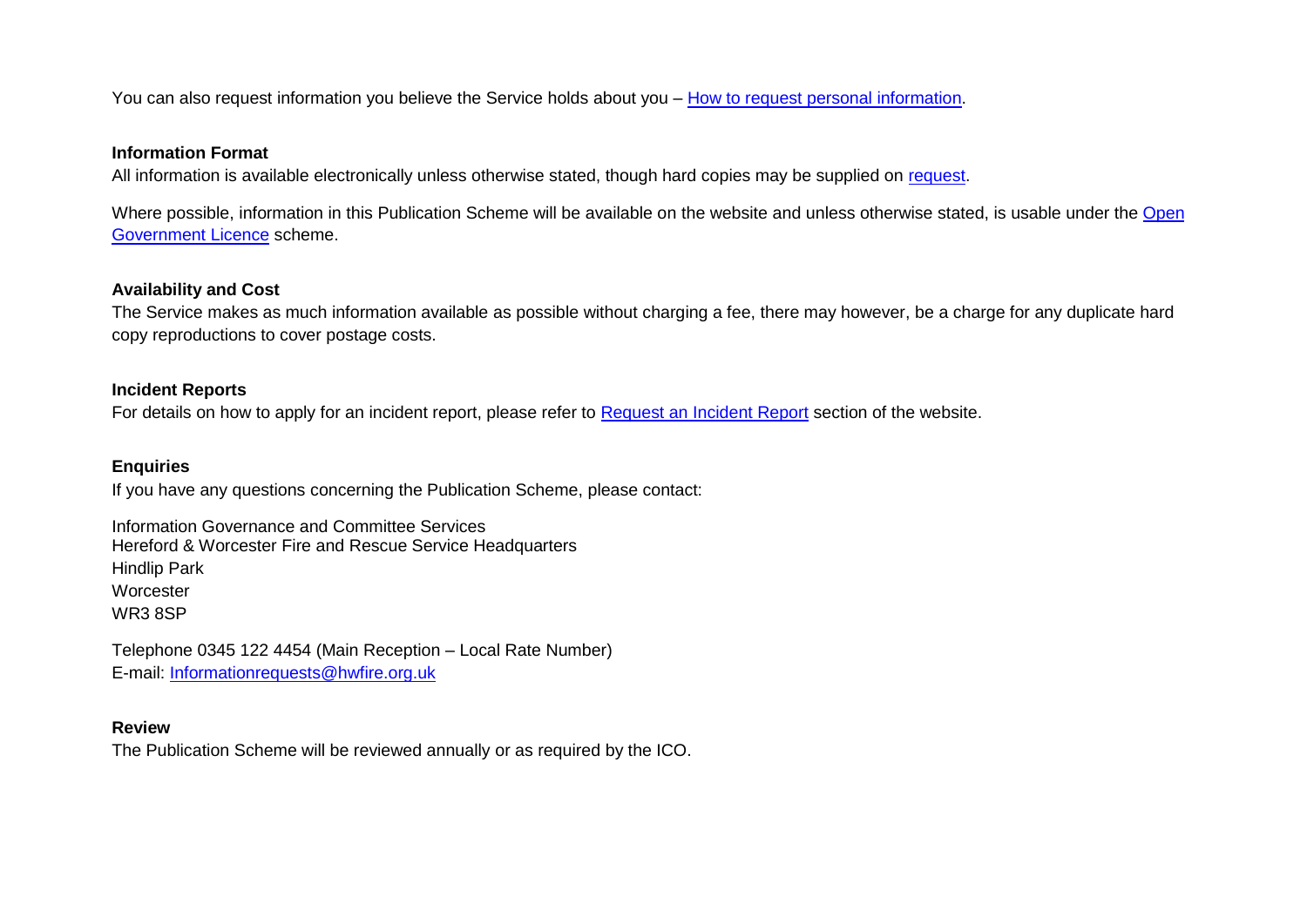## <span id="page-2-0"></span>**1. Who we are and what we do**

#### **Structure of the Authority**

- [Authority Documents](https://hwfire.cmis.uk.com/hwfire/Documents/DocumentLibrary.aspx)
- **•** [Authority Members](https://hwfire.cmis.uk.com/hwfire/AuthorityMembers.aspx)
- **•** [Hereford and Worcester Fire Authority](https://hwfire.cmis.uk.com/hwfire/Committees.aspx)
- [Fire Authority Constitution](https://hwfire.cmis.uk.com/hwfire/Constitution.aspx)
- [Your Fire Service](http://www.hwfire.org.uk/your_fire_service/your_fire_service.html)

#### **Staff Structure of the Authority**

- [Fire Control](https://www.hwfire.org.uk/about-us/the-fire-service/fire-control/)
- [Management Structure](http://www.hwfire.org.uk/about-us/the-fire-service/service-structure/)
- [Numbers in Post](http://www.hwfire.org.uk/assets/files/pay-policy-statement-2015-16.pdf)
- [Retired Firefighters](http://www.hwfire.org.uk/your_fire_service/narf.html)
- [Service Structure](https://www.hwfire.org.uk/about-us/the-fire-service/service-structure/)

## **Contact Information**

• [Contact Us](https://www.hwfire.org.uk/contact/)

#### **Geographical Area of Operation**

• [Fire Stations](https://www.hwfire.org.uk/about-us/the-fire-service/fire-stations/)

#### **General Outline of Responsibilities**

- [Chief Fire Officer's Welcome](http://www.hwfire.org.uk/about-us/the-fire-service/cfo-welcome/)
- **•** [Fire Authority Constitution](https://hwfire.cmis.uk.com/hwfire/Constitution.aspx)
- [The Fire Service](http://www.hwfire.org.uk/about-us/the-fire-service/)

## **Relationship with Other Authorities**

- [National Fire Chiefs Council](http://www.cfoa.org.uk/11937)
- [Home Office](https://www.gov.uk/government/organisations/home-office)
- [Partners](https://www.hwfire.org.uk/about-us/the-fire-service/partners/)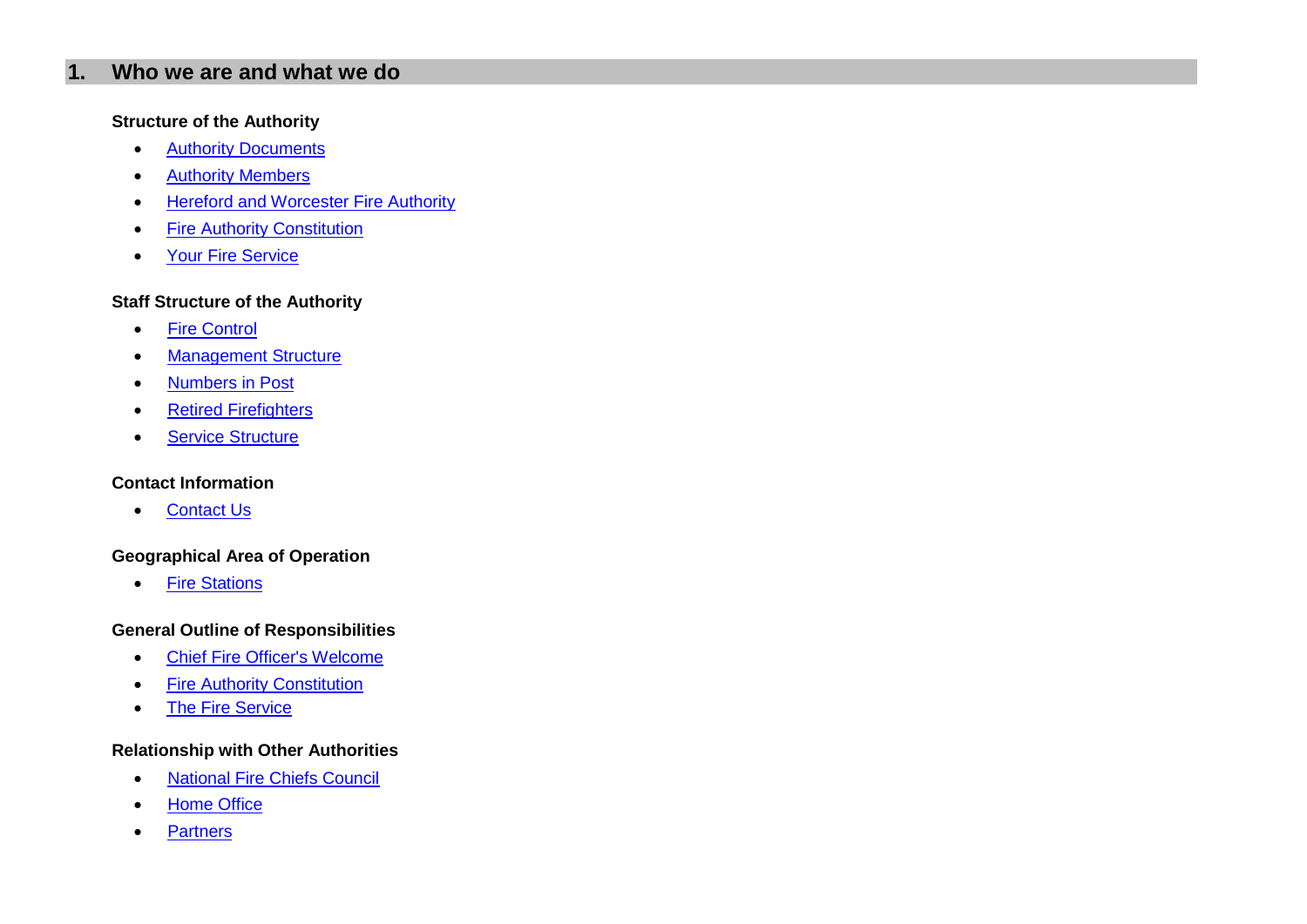## <span id="page-3-0"></span>**2. What we spend and how we spend it**

## **Summary of revenue budget estimates and capital expenditure plans**

- [Policy and Resources Committee](https://hwfire.cmis.uk.com/hwfire/Committees/tabid/62/ctl/ViewCMIS_CommitteeDetails/mid/381/id/3/Default.aspx)
- **•** [Full Authority Meeting Agenda and Minutes](https://hwfire.cmis.uk.com/hwfire/Committees/tabid/62/ctl/ViewCMIS_CommitteeDetails/mid/381/id/2/Default.aspx)

## **Annual Statement of Accounts**

- [Statement of Accounts](https://www.hwfire.org.uk/your-right-to-know/finance/accounts/)
- [Statement of Accounts Archive](https://www.hwfire.org.uk/archive/finance-archive/)

## **Financial audit reports**

- [Audit and Standards Committee](https://hwfire.cmis.uk.com/hwfire/Committees/tabid/62/ctl/ViewCMIS_CommitteeDetails/mid/381/id/4/Default.aspx)
- **•** [Audit Commission](http://www.audit-commission.gov.uk/)
- [Policy and Resources Committee](https://hwfire.cmis.uk.com/hwfire/Committees/tabid/62/ctl/ViewCMIS_CommitteeDetails/mid/381/id/3/Default.aspx)
- [Invoice payments](http://www.hwfire.org.uk/your-right-to-know/transparency/invoice-payments/)

## **Staff Pay and Grading Structure**

- [Pay Policy Statement](http://www.hwfire.org.uk/assets/files/pay-policy-appendices-2018-19-final.pdf)
- [Pay Scales Non-Uniformed Staff](http://www.hwfire.org.uk/assets/files/non-uniformed-pay-scales-16-to-17.pdf)
- [Pay Scales Uniformed / Operational Staff](http://www.hwfire.org.uk/assets/files/njc-14-pay-settlement-2017-final.pdf)

## **Expenses paid to or incurred by Members of the Authority and Senior Officers**

- [Annual Payments to Members](https://hwfire.cmis.uk.com/hwfire/Documents/DocumentLibrary.aspx)
- [Members' Monthly Expense Claims](https://hwfire.cmis.uk.com/hwfire/Documents/DocumentLibrary.aspx)
- [PO Expenses](http://www.hwfire.org.uk/your-right-to-know/transparency/invoice-payments/) Included within Services monthly spend.

#### **Procurement Procedures**

- [Pre-Vetted Contractors](http://www.constructionline.co.uk/static/)
- [Procurement](https://www.hwfire.org.uk/your-right-to-know/procurement/)
- **•** [Standing Order for the Regulation of Contracts](https://hwfire.cmis.uk.com/hwfire/Document.ashx?czJKcaeAi5tUFL1DTL2UE4zNRBcoShgo=hARUuw7uhyU4l7aDuUgER6M5ZJC3XU5yTevBa8gDPx2Bc1NZtiYtow%3d%3d&rUzwRPf%2bZ3zd4E7Ikn8Lyw%3d%3d=pwRE6AGJFLDNlh225F5QMaQWCtPHwdhUfCZ%2fLUQzgA2uL5jNRG4jdQ%3d%3d&mCTIbCubSFfXsDGW9IXnlg%3d%3d=hFflUdN3100%3d&kCx1AnS9%2fpWZQ40DXFvdEw%3d%3d=hFflUdN3100%3d&uJovDxwdjMPoYv%2bAJvYtyA%3d%3d=ctNJFf55vVA%3d&FgPlIEJYlotS%2bYGoBi5olA%3d%3d=NHdURQburHA%3d&d9Qjj0ag1Pd993jsyOJqFvmyB7X0CSQK=ctNJFf55vVA%3d&WGewmoAfeNR9xqBux0r1Q8Za60lavYmz=ctNJFf55vVA%3d&WGewmoAfeNQ16B2MHuCpMRKZMwaG1PaO=ctNJFf55vVA%3d)

## **List of Contracts and Value**

• [Contracts Register](http://www.hwfire.org.uk/your-right-to-know/procurement/)

## **Internal Financial Regulations and Delegated Authority**

**•** [Constitution](https://hwfire.cmis.uk.com/hwfire/Constitution.aspx)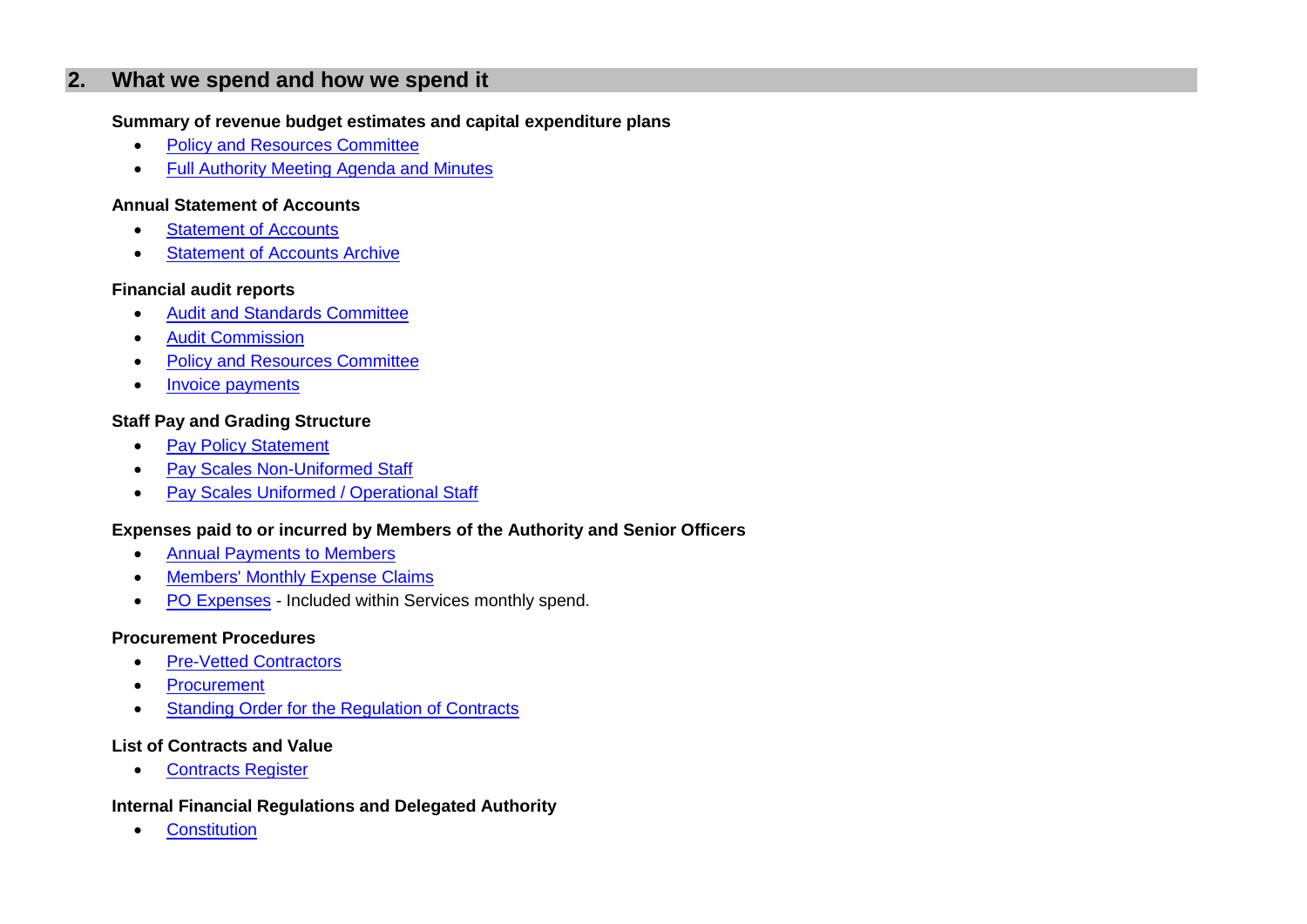## <span id="page-4-0"></span>**3. What our priorities are and how we are doing**

#### **Strategic plan, business plan, aims and objectives**

- [Fire Authority Annual Plans & Reports](https://www.hwfire.org.uk/your-right-to-know/our-publications/)
- [Risk Management Plans](https://www.hwfire.org.uk/your-right-to-know/our-publications/)
- [Statements of Assurance](https://www.hwfire.org.uk/your-right-to-know/our-publications/)

#### **Reports indicating service provision, performance assessments, operational assessment reports**

- [Audit and Standards Committee](https://hwfire.cmis.uk.com/hwfire/Committees/tabid/62/ctl/ViewCMIS_CommitteeDetails/mid/381/id/4/Default.aspx)
- [Community Risk Management Plan 2014 –](https://www.hwfire.org.uk/assets/files/crmp2014-2020.pdf) 2020
- [Performance](https://www.hwfire.org.uk/your-right-to-know/our-performance/)
- [Policy and Resources Committee](https://hwfire.cmis.uk.com/hwfire/Committees/tabid/62/ctl/ViewCMIS_CommitteeDetails/mid/381/id/3/Default.aspx)

## **Reports by External Inspectors**

- [Audit and Standards Committee](https://hwfire.cmis.uk.com/hwfire/hwfire/Committees/tabid/62/ctl/ViewCMIS_CommitteeDetails/mid/381/id/4/Default.aspx)
- **•** [External Assessments](https://www.hwfire.org.uk/your-right-to-know/our-performance/)

## **Joint Strategies**

• [Partners](https://www.hwfire.org.uk/about-us/the-fire-service/partners/)

#### **Statistical Information**

- [Accounts](https://www.hwfire.org.uk/your-right-to-know/finance/accounts/)
- [Community Risk Management Plan 2014 –](https://www.hwfire.org.uk/assets/files/crmp2014-2020.pdf) 2020
- [Fire Authority Annual Plans & Reports](https://www.hwfire.org.uk/your-right-to-know/our-publications/)
- [Full Authority Meeting Agenda and Minutes](https://hwfire.cmis.uk.com/hwfire/Committees/tabid/62/ctl/ViewCMIS_CommitteeDetails/mid/381/id/2/Default.aspx)
- [Performance Snapshot](http://www.hwfire.org.uk/your-right-to-know/performance-snapshot/)
- [Policy and Resources Committee](https://hwfire.cmis.uk.com/hwfire/Committees/tabid/62/ctl/ViewCMIS_CommitteeDetails/mid/381/id/3/Default.aspx)
- [Requests for Information Received](http://www.hwfire.org.uk/your-right-to-know/foi-responses/)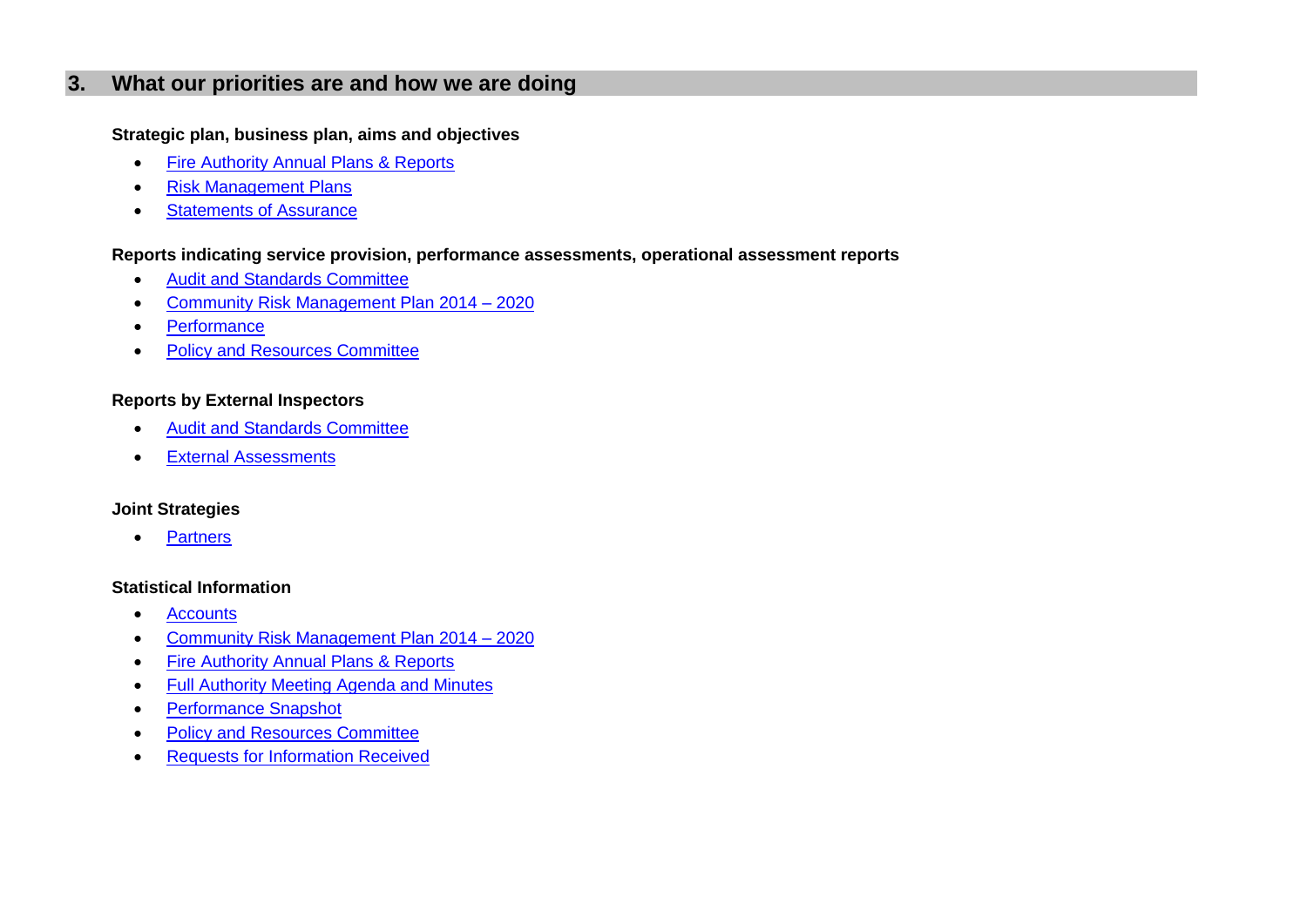## <span id="page-5-0"></span>**4. How we make decisions**

#### **Schedule of meetings open to the public**

Full Authority - [Meeting Schedule](https://hwfire.cmis.uk.com/hwfire/hwfire/Committees/tabid/62/ctl/ViewCMIS_CommitteeDetails/mid/381/id/2/Default.aspx)

#### **Agendas and approved minutes of the authority and authority sub-committees**

- [Appointments Committee](https://hwfire.cmis.uk.com/hwfire/hwfire/Committees/tabid/62/ctl/ViewCMIS_CommitteeDetails/mid/381/id/1/Default.aspx)
- [Audit and Standards Committee](https://hwfire.cmis.uk.com/hwfire/hwfire/Committees/tabid/62/ctl/ViewCMIS_CommitteeDetails/mid/381/id/4/Default.aspx)
- Full Authority Meeting [Agendas and Minutes](https://hwfire.cmis.uk.com/hwfire/hwfire/Committees/tabid/62/ctl/ViewCMIS_CommitteeDetails/mid/381/id/2/Default.aspx)
- [Policy and Resources Committee](https://hwfire.cmis.uk.com/hwfire/hwfire/Committees/tabid/62/ctl/ViewCMIS_CommitteeDetails/mid/381/id/3/Default.aspx)

#### **Background papers for meetings open to the public**

 Full Authority - [Meeting Agendas and Minutes](https://hwfire.cmis.uk.com/hwfire/hwfire/Committees/tabid/62/ctl/ViewCMIS_CommitteeDetails/mid/381/id/2/Default.aspx) – Please note that any background paper/s are listed at the end of individual Fire Authority Meeting reports.

#### **Facts and analyses of facts used for decision making**

- [Fire Authority Annual Plans & Reports](https://www.hwfire.org.uk/your-right-to-know/our-publications/)
- Full Authority [Meeting Agendas and Minutes](https://hwfire.cmis.uk.com/hwfire/hwfire/Committees/tabid/62/ctl/ViewCMIS_CommitteeDetails/mid/381/id/2/Default.aspx)
- [Risk Management Plans](https://www.hwfire.org.uk/your-right-to-know/our-publications/)
- **[Statements of Assurance](https://www.hwfire.org.uk/your-right-to-know/our-publications/)**

## **Public consultations**

- [Community Risk Management Plan 2014 –](https://www.hwfire.org.uk/assets/files/crmp2014-2020.pdf) 2020
- Constitution [Public Participation](https://hwfire.cmis.uk.com/hwfire/Documents/DocumentLibrary.aspx)
- **[Current Consultation Work](http://www.hwfire.org.uk/your-right-to-know/consultation/)**
- **•** [Closed Consultations](http://www.hwfire.org.uk/your-right-to-know/previous-consultations/)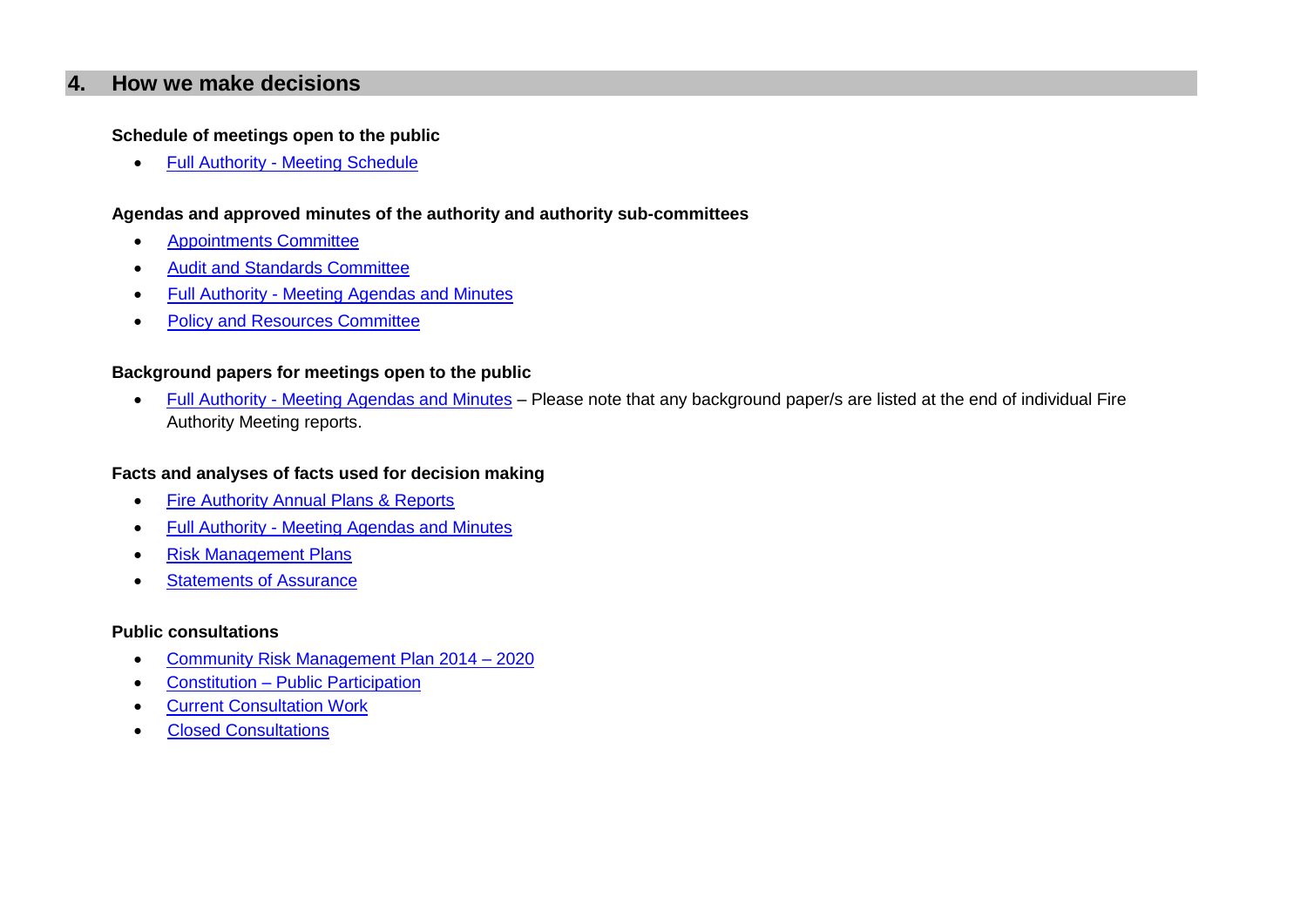## <span id="page-6-0"></span>**5. Our Policies and Procedures**

## **Policies and Procedures for the Conduct of Authority Business**

- Fire Authority Code of Conduct
- **•** [Fire Authority Constitution](https://hwfire.cmis.uk.com/hwfire/Constitution.aspx)
- [Fire Authority Governance and Policy](https://hwfire.cmis.uk.com/hwfire/Documents/DocumentLibrary.aspx)

## **Policies and Procedures for the Provision of Services**

- **•** [Freedom of Information](https://www.hwfire.org.uk/your-right-to-know/freedom-of-information/)
- [Publications](http://www.hwfire.org.uk/your-right-to-know/our-publications/)
- Our [Strategy](https://www.hwfire.org.uk/assets/files/hwfrs-our-strategy-1080.jpg)
- Report a Technical Fire Safety Concern
- [Safety and Advice](https://www.hwfire.org.uk/safety-and-advice/)
- [The Fire Service](https://www.hwfire.org.uk/about-us/the-fire-service/)
- Transparency [Access to Information](https://www.hwfire.org.uk/your-right-to-know/transparency/)

## **Policies and Procedures about the employment of staff**

- [Discipline Policy](http://www.hwfire.org.uk/assets/files/disciplinary-policy-v5.00.pdf)
- **•** [Equality and Diversity](https://www.hwfire.org.uk/your-right-to-know/equality-and-diversity/)
- [Ethical Framework and Code of Conduct](https://www.hwfire.org.uk/assets/files/ethical-framework-booklet.pdf)
- **•** [Fire Authority Constitution](https://hwfire.cmis.uk.com/hwfire/Constitution.aspx)
- **•** [Grievance Procedure](http://www.hwfire.org.uk/assets/files/grievance-procedure-for-uniformed-and-support-staff-v2.00.pdf)
- [Health and Safety](https://www.hwfire.org.uk/your-right-to-know/health-and-safety/)
- [Recruitment -](https://www.hwfire.org.uk/join-us/index/) Join Us

## **Customer Service**

- [Comments and Complaints](https://www.hwfire.org.uk/your-right-to-know/comments-and-complaints/)
- [Contact Us](https://www.hwfire.org.uk/contact/)
- [Fire Authority Complaints Procedure](http://www.hwfire.org.uk/your-right-to-know/comments-and-complaints/authority-complaints-procedure/)
- [News and Events](https://www.hwfire.org.uk/news/)
- [Report a Technical Fire Safety Concern](https://www.hwfire.org.uk/your-right-to-know/comments-and-complaints/report-a-technical-fire-safety-concern/)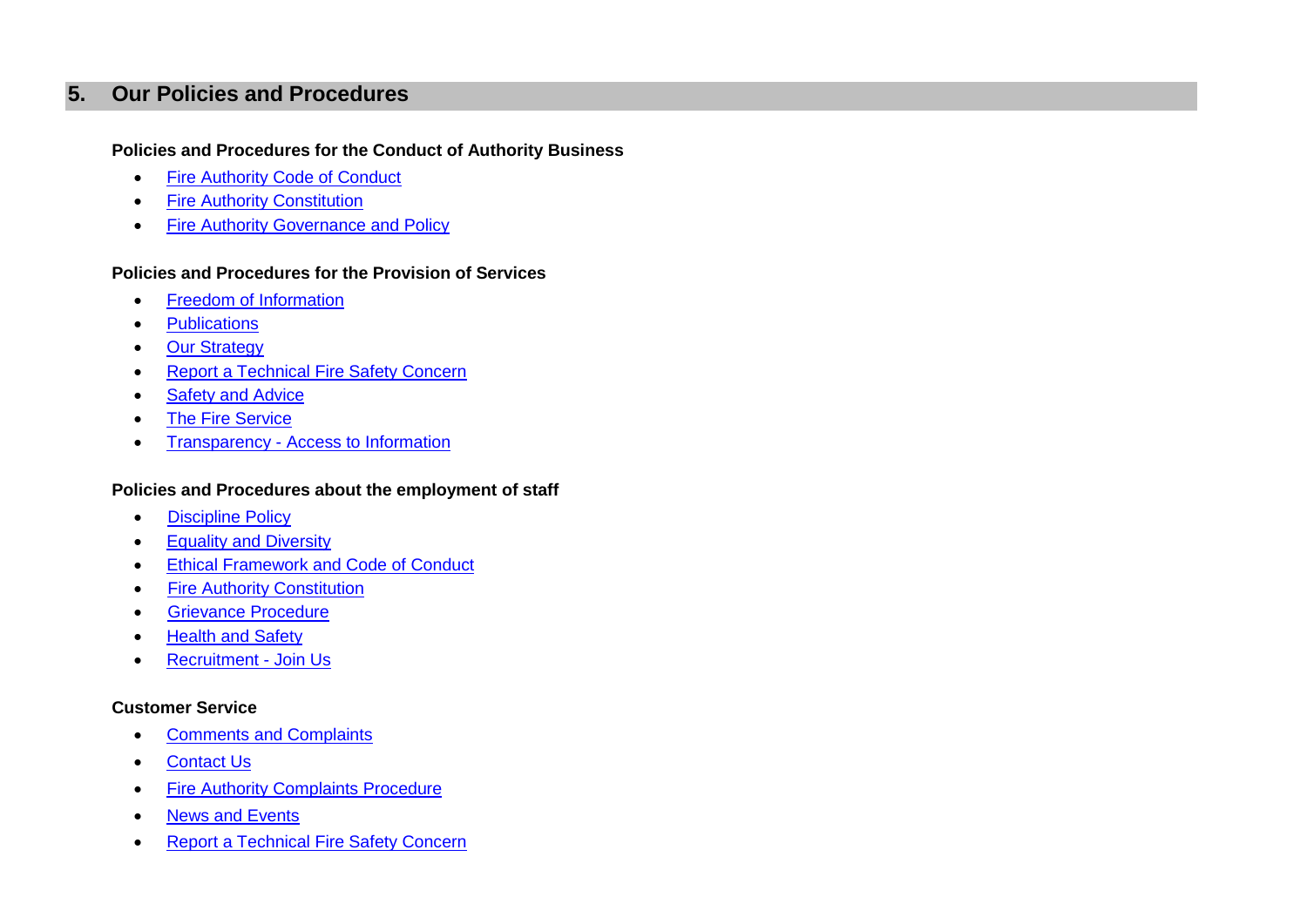## **Internal Instructions, Manuals and Guidelines**

[Confidential Reporting \(Whistleblowing\)](http://www.hwfire.org.uk/assets/files/confidential-reporting-whistleblowing-web-version.pdf)

Plans and Instructions of what we do and how we respond to incidents and fire prevention measures are detailed in:

- About Us [The Fire Service](https://www.hwfire.org.uk/about-us/the-fire-service/)
- [Safety and Advice](https://www.hwfire.org.uk/safety-and-advice/)

## **Records Management and Personal Data Policies**

- [Document Retention Policy](https://www.hwfire.org.uk/assets/files/doc-retention-and-destruction-25-7-11.pdf)
- [Data Protection](https://www.hwfire.org.uk/your-right-to-know/data-protection/)
- [Data Protection Policy](http://www.hwfire.org.uk/assets/files/data-protection-policy-web-version.pdf)

## **Charging Regimes and Policies**

[Cost Recovery Including Special Services](https://www.hwfire.org.uk/assets/files/7-3-1-cost-recovery-including-special-services-v2-001.pdf)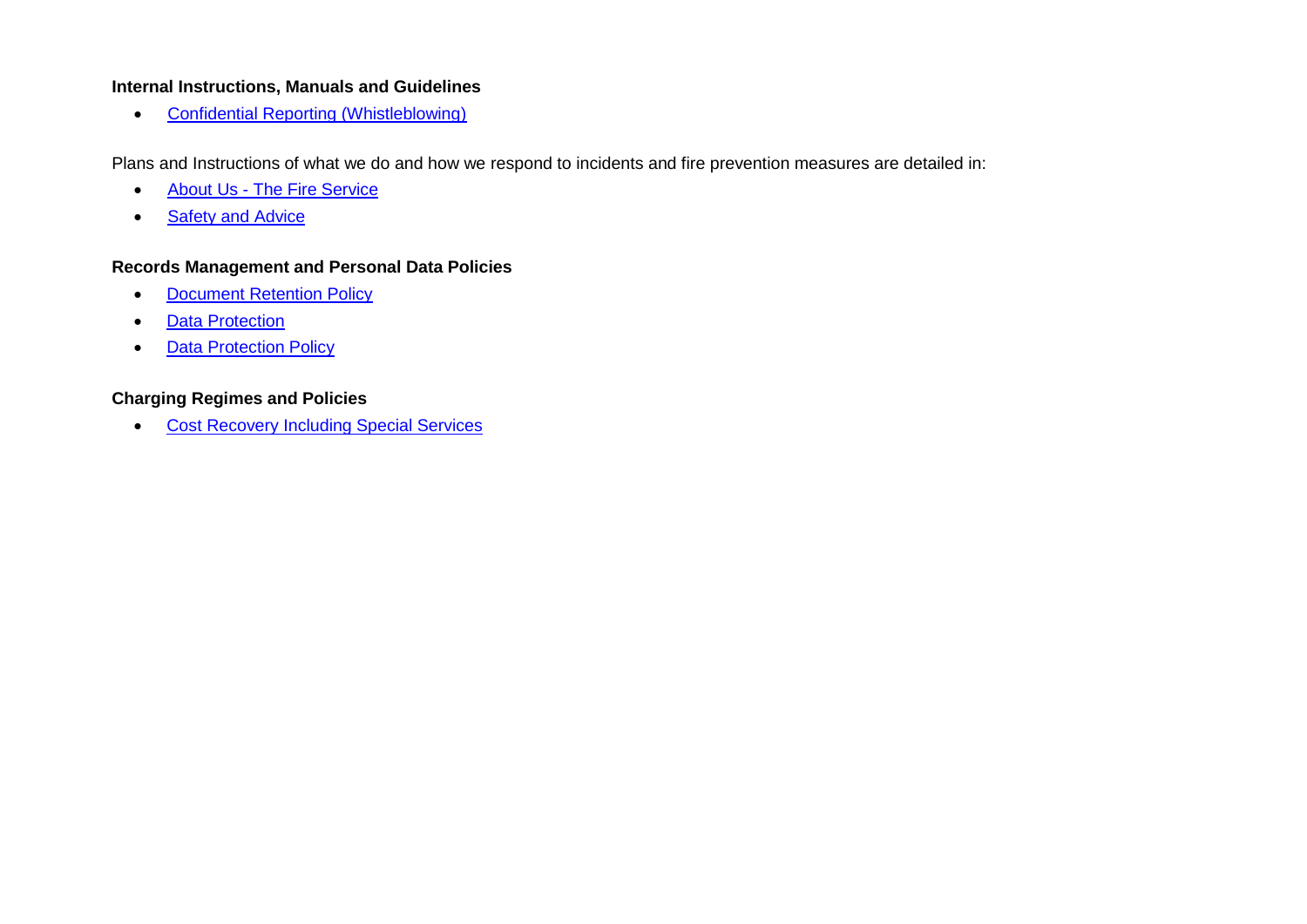## <span id="page-8-0"></span>**6. Lists and Registers**

#### **Asset Lists and Information Asset Register**

- [Fire Stations](http://www.hwfire.org.uk/about-us/the-fire-service/fire-stations/)
- [Our Vehicles](http://www.hwfire.org.uk/about-us/the-fire-service/our-vehicles/)
- **•** [Specialised Units](http://www.hwfire.org.uk/about-us/the-fire-service/specialised-units/)
- [Property / Facilities](http://www.hwfire.org.uk/your-right-to-know/facilities/)
- To request ICT asset information not currently published on the website, please [Contact Us](mailto:Informationrequests@hwfire.org.uk)
- To request information asset information not currently published on the website, please [Contact Us](mailto:Informationrequests@hwfire.org.uk)

## **Registers Open to Public Inspection (and arrangements for access to the contents)**

- [Public Register](http://www.hwfire.org.uk/safety-and-advice/business-safety/technical-fire-safety-public-register/)
- [FOIA Responses \(Disclosure Log\)](https://www.hwfire.org.uk/your-right-to-know/foi-responses/)

## **Register of Members' Interests**

• [Personal Register of Interests](https://hwfire.cmis.uk.com/hwfire/AuthorityMembers.aspx) – Any interests are declared on individual Fire Authority Member's profiles

## **Register of Gifts and Hospitality**

[Gifts and Hospitality Register](https://hwfire.cmis.uk.com/hwfire/AuthorityMembers.aspx) – Any gifts and / or hospitality received are shown on individual Fire Authority Member's profiles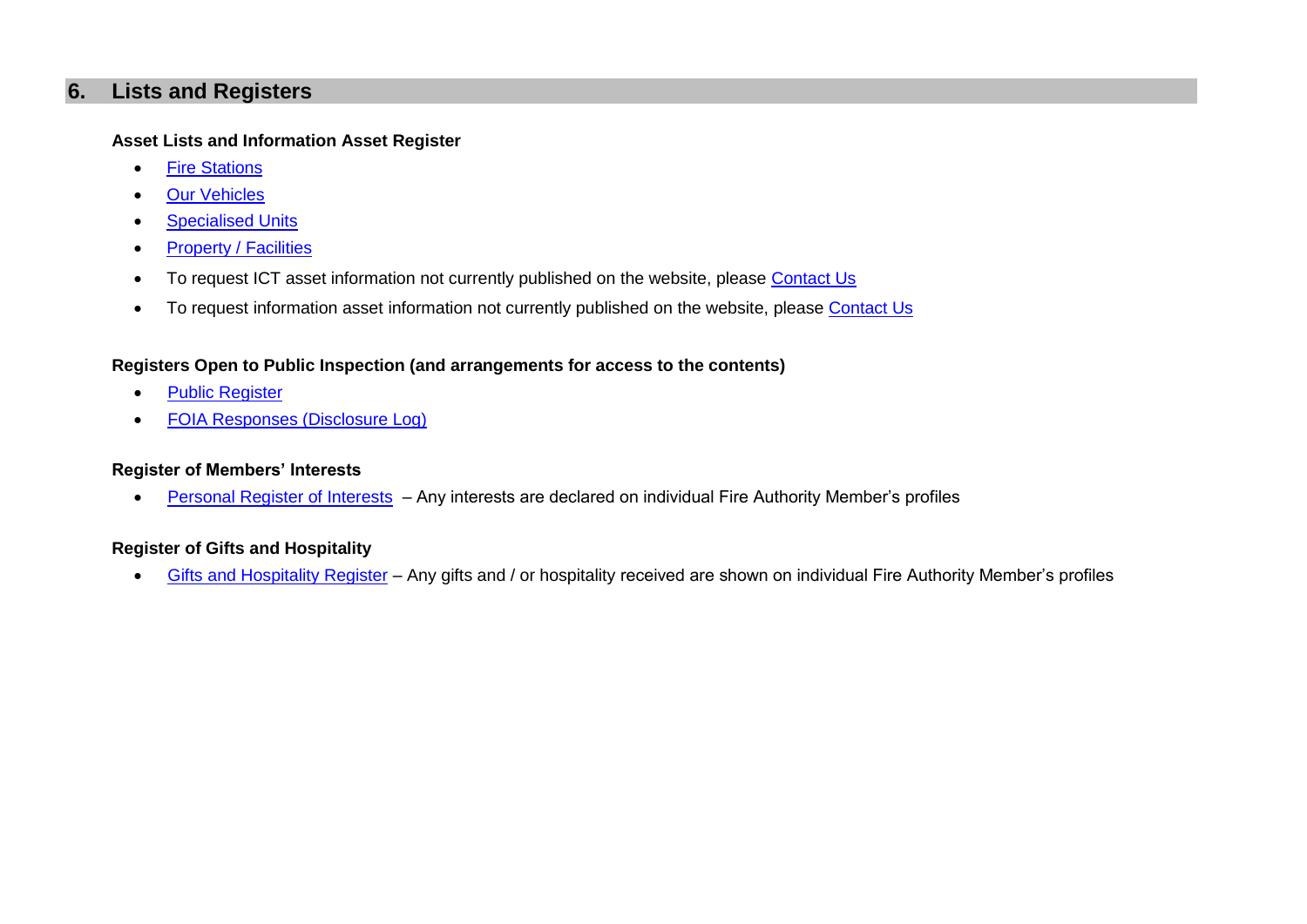## <span id="page-9-0"></span>**7. The services we offer**

## **Information about the provision of the Authority's services**

- [Fire Authority Annual Plans & Reports](https://www.hwfire.org.uk/your-right-to-know/our-publications/)
- [Risk Management Plans](https://www.hwfire.org.uk/your-right-to-know/our-publications/)
- [Safety and Advice](https://www.hwfire.org.uk/safety-and-advice/)
- [Safety advice for businesses](http://www.hwfire.org.uk/business_safety/safety_advice_for_businesses.html)
- [Educational Resources](https://www.hwfire.org.uk/safety-and-advice/educational-resources/)
- [Incident Reports:](https://www.hwfire.org.uk/your-right-to-know/request-an-incident-report/)

Incident / Fire Investigation Reports are available on written request from the [Performance & Information Department.](mailto:IR@hwfire.org.uk)

Incident Reports will confirm the reference number, location, actions taken by the Service and most likely cause as at the time of Incident. Fire Investigation Reports provide more details of extensive examinations following certain Incidents.

Incident Reports and Fire Investigation Reports are free of charge; however, Reports will only be disclosed to the Courts, Police, Coroner's Office, other Fire Services, Ambulance Service, Highways Agency, Environment Agency, Home Owners / Occupiers and Individuals affected by / involved in the Incident.

## **Regulatory responsibilities and procedures**

- [Accounts and Audit Regulations 2003](http://www.legislation.gov.uk/uksi/2003/533/contents/made)
- [Audit Commission Act 1998](http://www.legislation.gov.uk/ukpga/1998/18/contents)
- [Bribery Act 2010](http://www.legislation.gov.uk/ukpga/2010/23/contents)
- [Civil Contingencies Act 2004](http://www.legislation.gov.uk/ukpga/2004/36/contents)
- [Computer Misuse Act 1990](https://www.legislation.gov.uk/ukpga/1990/18/contents)
- [Corporate Manslaughter and Homicide Act 2007](http://www.legislation.gov.uk/ukpga/2007/19/contents)
- [Data Protection Act 1998](http://www.legislation.gov.uk/ukpga/1998/29/contents)
- [Department of Communities and Local Government](http://www.communities.gov.uk/)
- [Environmental Information Regulations 2004](http://www.legislation.gov.uk/uksi/2004/3391/regulation/18/made)
- [Equalities Act 2010](http://www.legislation.gov.uk/ukpga/2010/15/contents)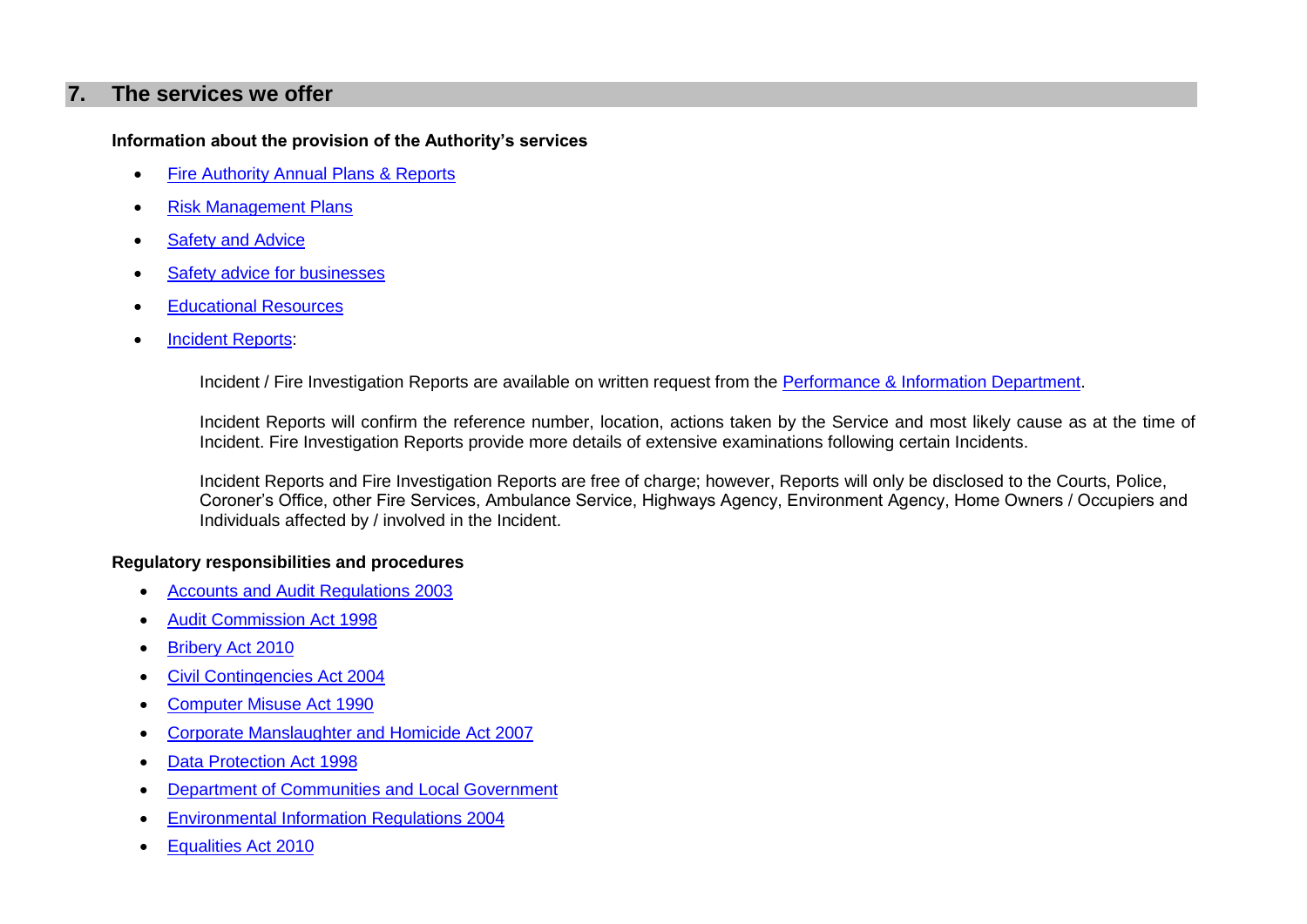#### **Regulatory responsibilities and procedures / Continued**

- **[Equality Act 2010 -](https://www.gov.uk/equality-act-2010-guidance) Guidance**
- [Fire and Rescue Service National Framework](https://www.gov.uk/government/uploads/system/uploads/attachment_data/file/5904/nationalframework.pdf)
- [Fire and Rescue Services Act 2004](http://www.legislation.gov.uk/ukpga/2004/21/contents)
- [Fire Authority Constitution](https://hwfire.cmis.uk.com/hwfire/Constitution.aspx)
- [Freedom of Information Act 2000](http://www.legislation.gov.uk/ukpga/2000/36/contents)
- [General Data Protection Regulation](http://eur-lex.europa.eu/legal-content/EN/TXT/PDF/?uri=CELEX:32016R0679&from=EN)
- [Health and Safety at Work etc Act 1974](http://www.hse.gov.uk/legislation/hswa.htm)
- [Legislation.gov.uk](http://www.legislation.gov.uk/)
- [Local Authorities \(Capital Finance & Accounting\) \(England\) Regulations 2015](http://www.legislation.gov.uk/uksi/2015/341/pdfs/uksi_20150341_en.pdf)
- [Local Government Act 2000](http://www.legislation.gov.uk/ukpga/2000/22/contents)
- [Local Government Transparency Code 2015](https://www.gov.uk/government/uploads/system/uploads/attachment_data/file/408386/150227_PUBLICATION_Final_LGTC_2015.pdf)
- **[Privacy and Electronic Communications Regulations](http://www.legislation.gov.uk/uksi/2003/2426/contents/made)**
- [Regulatory Reform \(Fire Safety\) Order 2005](http://www.legislation.gov.uk/uksi/2005/1541/contents/made)

## **Leaflets and explanatory booklets**

- [Herefordshire Council Tax](https://www.herefordshire.gov.uk/counciltax)
- [Publications](http://www.hwfire.org.uk/our_publications/publications.html)
- [Safety Advice for Businesses](http://www.hwfire.org.uk/business_safety/safety_advice_for_businesses.html)
- [Worcestershire Council Tax](https://www.worcester.gov.uk/documents/10499/219339/CouncilTaxLeaflet2018-2019.pdf/00248559-599f-f6c9-3388-d35798cb620c)
- [Your Safety](http://www.hwfire.org.uk/your_safety/your_safety.html)

## **Services for which the Service is entitled to recover a fee, together with those fees**

• [Requests for Information](https://www.hwfire.org.uk/your-right-to-know/freedom-of-information/)

All Freedom of Information Act (FOIA) requests are free, whilst a reasonable fee may be charged for Environmental Information Regulations (EIR) requests.

| Author | .<br>า Governance and i<br>Committee<br>Information | <b>Status</b> | Revised | Version | n o oc<br>ື ອ.ບບ | Date | 2022<br>Jar |
|--------|-----------------------------------------------------|---------------|---------|---------|------------------|------|-------------|
|        | -<br>Services                                       |               |         |         |                  |      |             |